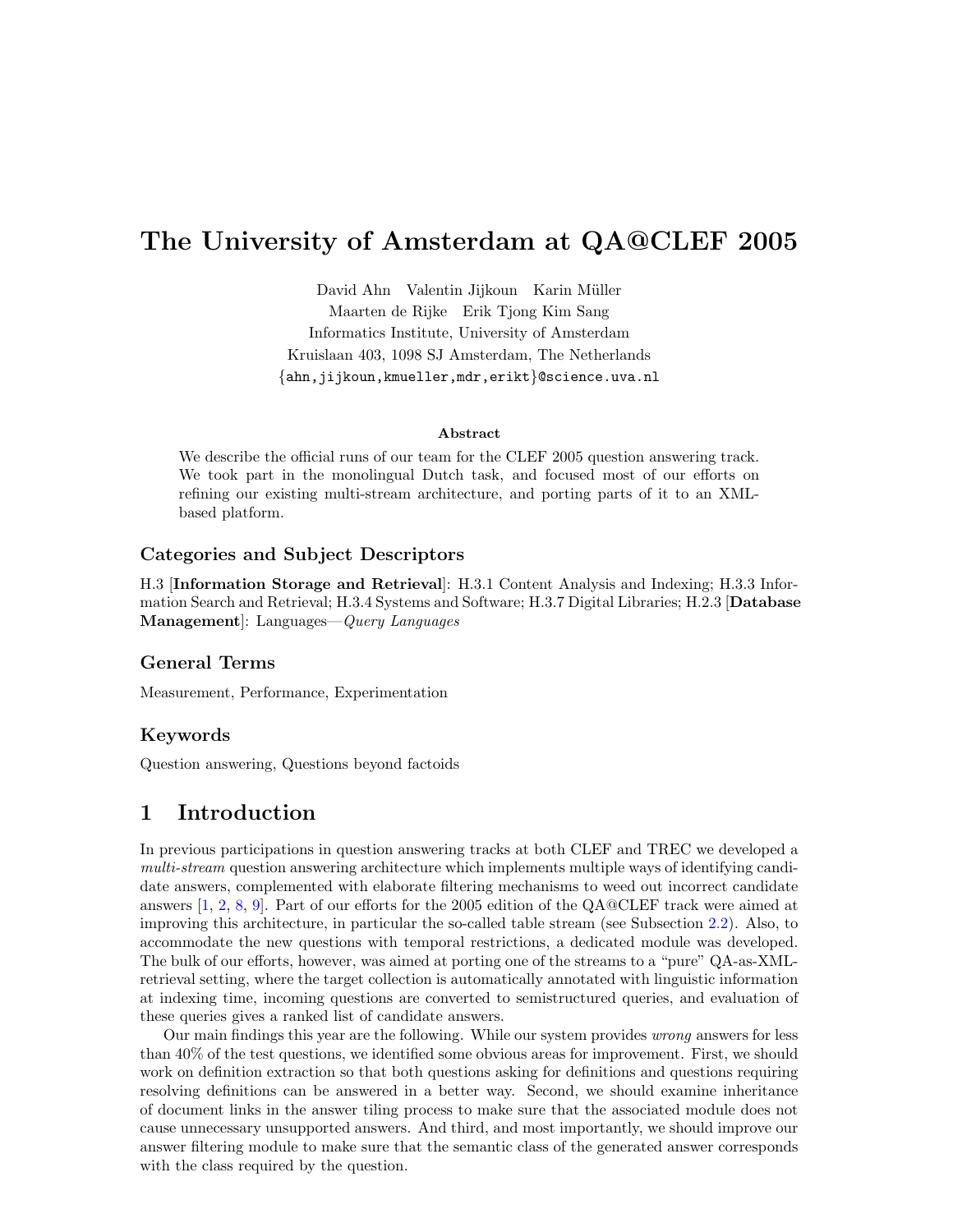

<span id="page-1-1"></span>Figure 1: Quartz-2005: the University of Amsterdam's Dutch Question Answering System.

The paper is organized as follows. In Section [2,](#page-1-0) we describe the architecture of our QA system. In Section [3,](#page-4-0) we describe the new XQuesta stream, i.e., the stream that implements QA-as-XMLretrieval. In Section [4,](#page-6-0) we detail our official runs. In Section [5,](#page-6-1) we discuss the results we have obtained and give a preliminary analysis of the performance of different components of the system. We conclude in Section [6.](#page-8-2)

### <span id="page-1-0"></span>2 System Overview

#### 2.1 Architecture

Many QA systems share the following pipeline architecture. A question is first associated with a question type, from a predefined set such as DATE-OF-BIRTH or CURRENCY. Then, a query is formulated based on the question, and an information retrieval engine is used to identify a list of documents that are likely to contain the answer. Those documents are sent to an answer extraction module, which identifies candidate answers, ranks them, and selects the final answer. On top of this basic architecture, numerous add-ons have been devised, ranging from logic-based methods [\[12\]](#page-9-2) to ones that rely heavily on the redundancy of information available on the World Wide Web [\[4\]](#page-8-3).

Essentially, our system architecture implements multiple copies of the standard architecture, each of which is a complete standalone QA system that produces ranked answers, though not necessarily for all types of questions. The overall system's answer is then selected from the combined pool of candidates through a combination of merging and filtering techniques. For a reasonably detailed discussion of our QA system architecture we refer to [\[2\]](#page-8-1). A general overview of the system is given in Figure [1.](#page-1-1)

Question Processing. The first stage of processing, question processing, is common to all the streams. Each of the 200 questions is tagged, parsed, and assigned a question class based on our question classification module. Finally, the expected answer type is determined. See Section [3.2](#page-5-0) for more details about question processing for the XQuesta stream, in particular.

There are seven streams in our system this year, four of which use the CLEF corpus to answer questions and three of which use external sources of information. We now provide a brief description of these seven streams. Note that except for the table stream and XQuesta, which we discuss in Sections [2.2](#page-2-0) and [3](#page-4-0) respectively, these streams remain unchanged from our system for last year's evaluation [\[2\]](#page-8-1).

Streams that consult the Dutch CLEF corpus. Four streams generate candidate answers from the Dutch CLEF corpus: Table Lookup, Pattern Match, Ngrams, and XQuesta. The XQuesta stream, which is based on the idea of QA-as-XML-retrieval, is completely new for this year's system; for more details about it, see Section [3.](#page-4-0)

The Table Lookup stream uses specialized knowledge bases constructed by preprocessing the collection, exploiting the fact that certain types of information (such as country capitals, abbrevi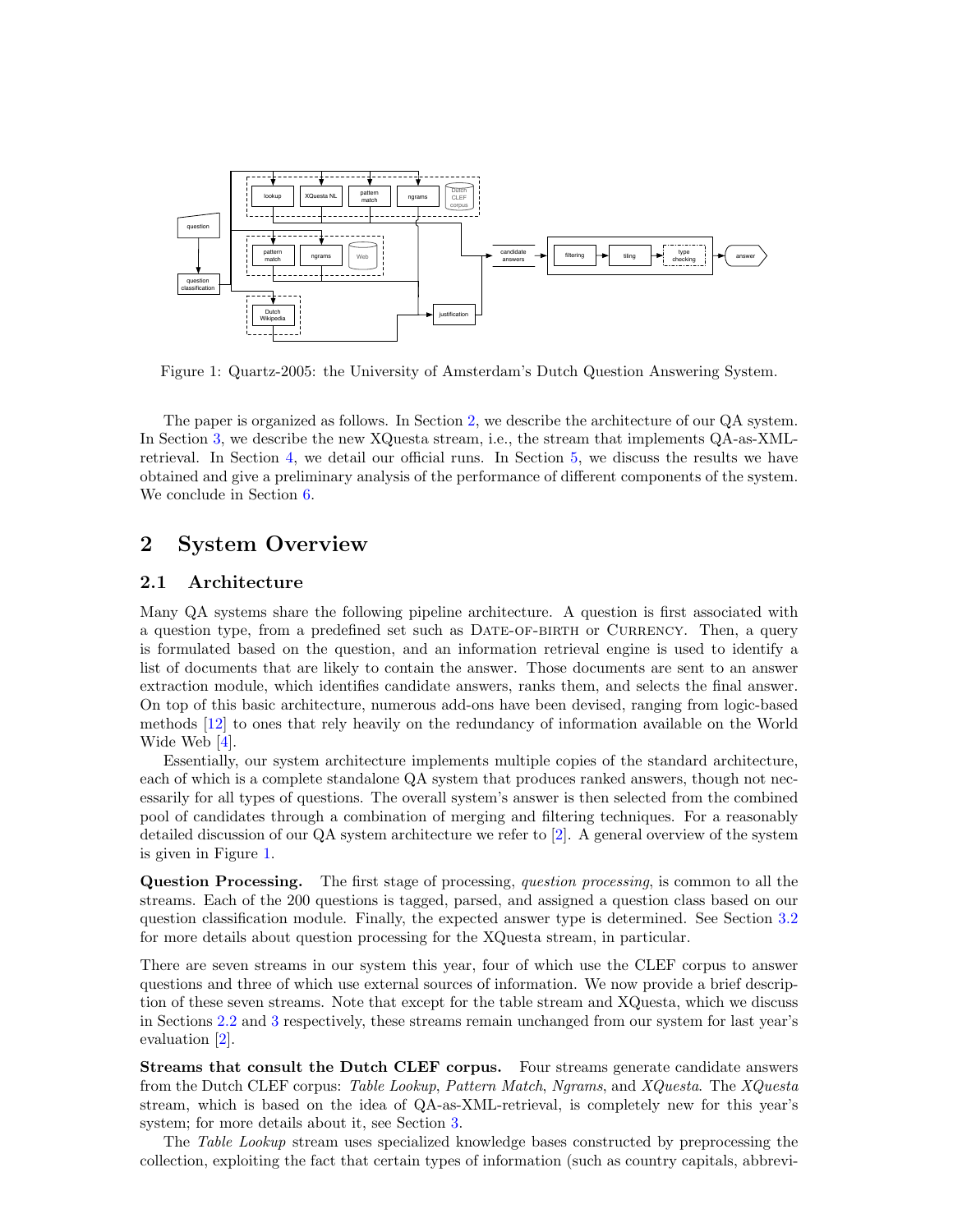ations, and names of political leaders) tend to occur in the document collection in a small number of fixed patterns. When a question type indicates that the question might potentially have an answer in these tables, a lookup is performed in the appropriate knowledge base and answers which are found there are assigned high confidence. For a detailed overview of this stream, see [\[7\]](#page-8-4); for information about improvements made to this stream for this year, see Section [2.2.](#page-2-0)

In the Pattern Match stream, zero or more regular expressions are generated for each question according to its type and structure. These patterns, which indicate strings that are highly likely to contain the answer, are then matched against the entire document collection.

The Ngram stream, similar in spirit to [\[5\]](#page-8-5), constructs a weighted list of queries for each question using a shallow reformulation process, similar to the Pattern Match stream. These queries are fed to a retrieval engine (we use the open-source Lucene, with a standard vector-space model [\[11\]](#page-9-3)), and the top retrieved documents are used for harvesting word  $n$ -grams. The  $n$ -grams are ranked according to the weight of the query that generated them, their frequency, NE type, the proximity to the query keywords and more parameters; the top-ranking n-grams are considered candidate answers.

Streams that consult the Web. Quartz has two streams that attempt to locate answers on the web: Ngram mining and Pattern Match. For Web searches, we use Google, and n-grams are harvested from the returned *snippets*. Pattern matching, by contrast, is done against full documents returned by Google.

Wikipedia stream. This stream also uses an external corpus—the Dutch Wikipedia ([http:](http://nl.wikipedia.org) [//nl.wikipedia.org](http://nl.wikipedia.org)), an open-content encyclopedia in Dutch (and other languages). However, since this corpus is much cleaner than news paper text, the stream operates in a different manner. First, the *focus* of the question is identified; this is usually the main named entity in the question. Then, this entity's encyclopedia entry is looked up; since Wikipedia is standardized to a large extent, this information has a template-like nature. Finally, using knowledge about the templates used in Wikipedia, information such as DATE-OF-DEATH and FIRST-NAME can easily be extracted.

After the streams have produced candidate answers, these answers must be processed in order to choose a single answer to return. Also, for those streams that do not extract answers directly from documents in the CLEF collection, documents in the corpus that support or justify their answers must be found. The modules that perform these tasks are described next.

Answer Justification. As some of our streams obtain candidate answers *outside* the Dutch CLEF corpus, and as answers need to be supported, or justified, by a document in the Dutch CLEF corpus, we need to find justification for externally found candidate answers. To this end we construct a query with keywords from a given question and candidate answer, and consider the top-ranking document for this query to be the justification, using an Okapi model, as this tends to do well on early high precision in our experience. Additionally, we use some retrieval heuristics such as marking the answer terms in the query as boolean (requiring them to appear in retrieved documents). Note: in addition to answers from the three streams that use outside data sources, answers from the corpus-based Ngram stream also need to be justified, since these answers are selected by the stream on the basis of support from multiple documents.

Filtering, Tiling, and Type Checking. We use a final answer selection module (similar to that described in [\[6\]](#page-8-6)) with heuristic candidate answer filtering and merging, and with stream voting. To compensate for named entity errors made during answer extraction, our type checking module (see [\[14\]](#page-9-4) for details) uses several geographical knowledge bases to remove candidates of incorrect type for location questions. Furthermore, we take advantage of the temporally restricted questions in this year's evaluation to re-rank candidate answers for such questions using temporal information; see Section [2.3](#page-3-0) for more details.

### <span id="page-2-0"></span>2.2 Improvements to table stream

To the tables used in 2004, we added a table which contained definitions extracted (offline) with two rules: one to extract definitions from appositions and another to create definitions by combining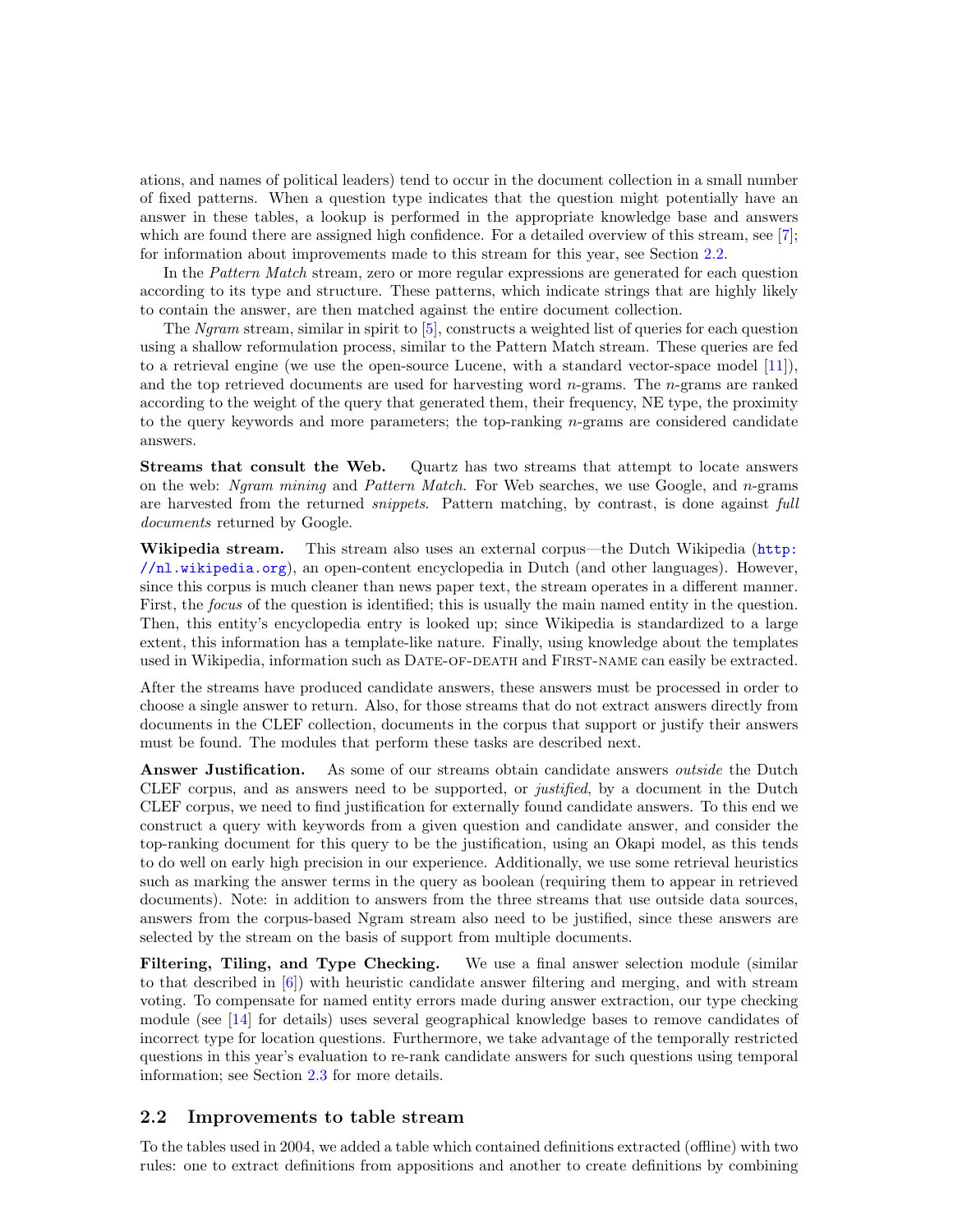proper nouns with preceding common nouns. This table was used in parallel with the existing roles table, which contained definitions only for people. The new table contained more than three times as many entries (611,077) as the existing one.

In contrast to earlier versions of the table module, all tables are now stored in SQL format and made available in a MySQL database. The type of an incoming question is converted to sets of tuples containing three elements: table, source field and target field. The table code will search in the source field of the specified table for a pattern and, in cases where a match is found, keep the contents of corresponding target field as a candidate answer. Ideally the search pattern would be computed by the question analysis module but currently we use separate code for this task.

The table fields only contain noun phrases that are present in the text. This means that they can be used for answering questions such as:

(1) Wie is de president van Servië? Who is the President of Serbia?

because the phrase *president van Servië* can normally be found in the text. However, in general, this stream cannot be used for answering questions such as:

 $(2)$  Wie was de president van Servië in 1999? Who was the President of Serbia in 1999?

because the modifier in 1999 does not necessarily always follow the profession.

The table code contains backoff strategies (case insensitive vs. case sensitive, exact vs. inexact match) in case a search returns no matches.

### <span id="page-3-0"></span>2.3 Temporal restrictions

Twenty-six questions in this year's QA track are tagged as temporally restricted. As the name implies, such questions ask for information relevant to a particular time; the time in question may be given explicitly by a temporal expression (or  $timex$ ), as in:

(3) Q0094: Welke voetballer ontving "De Gouden Bal" in 1995? Which footballer won the European Footballer of the Year award in 1995?

or it may be given implicitly, with respect to another event, as in:

(4) Q0160: Hoe oud was Nick Leeson toen hij tot gevangenisstraf werd veroordeeld? How old was Nick Leeson when he was sentenced to prison?

Furthermore, the temporal restriction may not be to a point in time but to a temporal interval, as in:

- (5) Q0156: Hoeveel medicinale produkten met tijgeringredienten gingen er tussen 1990 en 1992 over de toonbank? How many medicinal products containing tiger ingredients were sold between 1990 and 1992?
- (6) Q0008: Wie speelde de rol van Superman voordat hij verlamd werd? Who played the role of Superman before he was paralyzed?

In our runs this year, we took advantage of these temporal restrictions to re-rank candidate answers for temporally restricted questions. Because we had already built a module to identify and normalize timexes (see Section [3.1\)](#page-4-1), we limited ourselves to explicit temporal restrictions (i.e., those signalled by timexes). Handling event-based restrictions would require identifying (and possibly temporally locating) events, which is a much more difficult problem.

For each temporally restricted question, the temporal re-ranker tries to identify the temporal restriction by looking for temporal prepositions (such as in, op, tijdens, voor, na) and timexes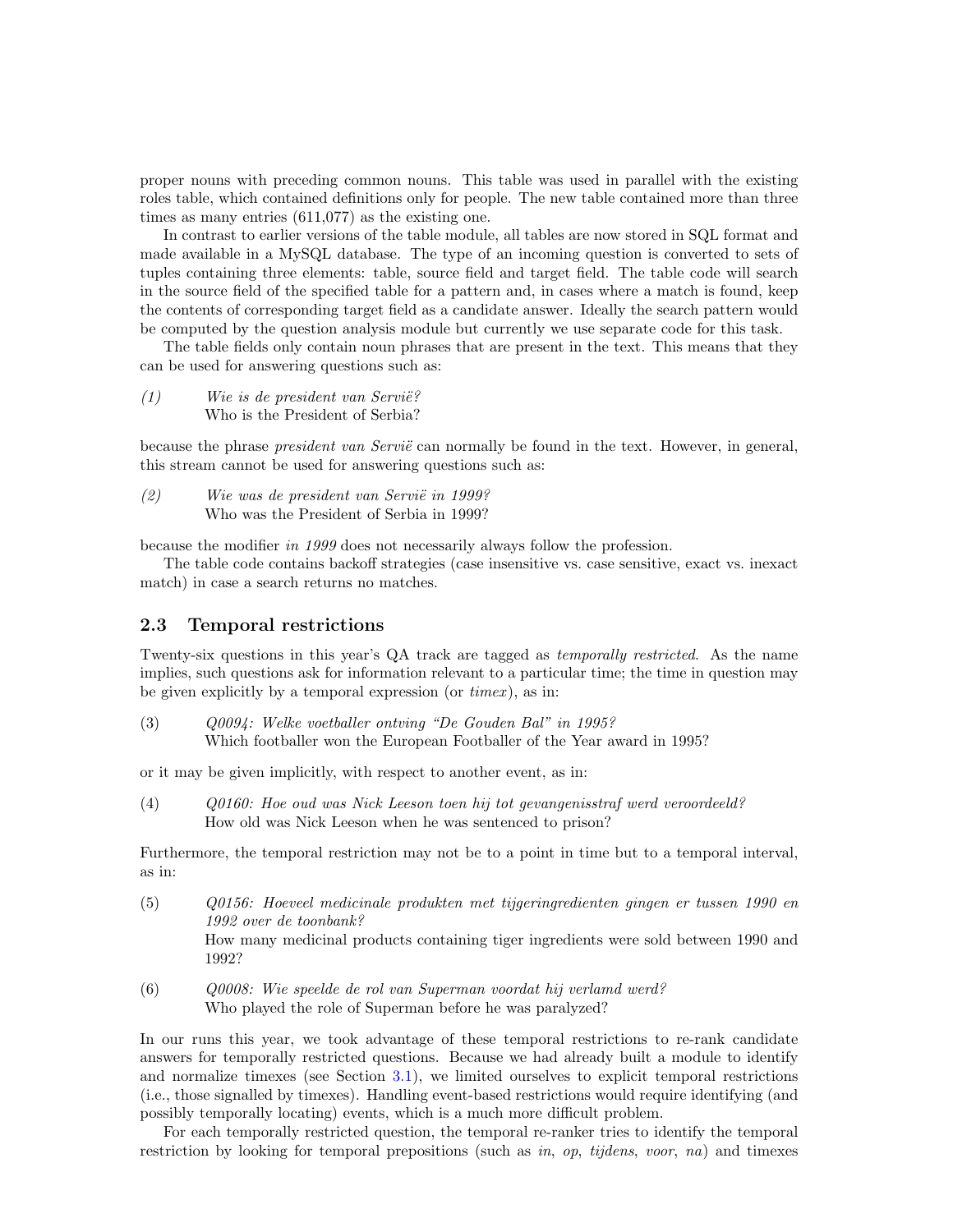in the question. If it succeeds in identifying an explicit temporal restriction, it proceeds with re-ranking the candidate answers.

For each candidate answer, the justification document is retrieved, and sentences containing the answer and, if there is one, the question focus are extracted from it. If there are any timexes in these sentences, the re-ranker checks whether these timexes are compatible with the restriction. For each compatible timex, the score for the candidate answer is boosted; for each incompatible timex, the score is lowered. The timestamp of the document is also checked for compatibility with the restriction, and the score is adjusted accordingly. The logic involved in checking compatibility of a timex with a temporal restriction is relatively straightforward; the only complications come in handling times of differing granularities.

### <span id="page-4-0"></span>3 XQuesta

The XQuesta stream implements a QA-as-XML-retrieval approach [\[10,](#page-9-5) [13\]](#page-9-6). The target collection is automatically annotated with linguistic information offline. Then, incoming questions are converted to semistructured queries, and evaluation of these queries gives a ranked list of candidate answers. We describe the three stages in detail.

### <span id="page-4-1"></span>3.1 Offline annotation

We automatically processed the Dutch QA collection, identifying sentences and annotating them syntactically and semantically. For processing time reasons, we switched from the full parses used in 2004 to a Dutch part-of-speech tagger and a text chunker. Both were trained on the CGN corpus [\[15\]](#page-9-7) in the same way as the tagger and chunker described in [\[17\]](#page-9-8) but using the TnT tagger [\[3\]](#page-8-7) rather than a general machine learner. Two extra layers of annotation were added: named entities, by the TnT tagger trained on CoNLL-2002 data [\[16\]](#page-9-9), and extra temporal expressions, by a hand-coded rule-based system, because these were not included in the previously mentioned training data. The temporal expression annotation system not only identified temporal expressions but also, where possible, normalized them to a standard format (ISO 8601).

Here are some examples of the annotations. Example [7](#page-4-2) shows a tokenized sentence in which each token has received an abbreviated Dutch part-of-speech tag.

<span id="page-4-2"></span>(7) <LID>de</LID> <ADJ>machtige</ADJ> <N>burgemeester</N> <VZ>van</VZ>  $<\!\!N\!\!>Moskou<\!\!/N\!\!>$  <LET>,</LET> </LET>  $<\!\!N\!\!>Joeri<\!\!/N\!\!>$  <N> $Loezjkov<\!\!N\!\!>$  <LET>,</LET>  $\leq$ WW> $veroordeelt$ </WW> $\leq$ VNW> $data$ </VNW> the powerful mayor of Moscow , Joeri Loezjkov , condemns that

In Example [8,](#page-4-3) the sentence is divided into syntactic chunks. The three most frequently occurring chunk types are noun phrases (NP), verb phrases (VP) and prepositional phrases (PP). Some tokens, nearly always the punctuation signs, are not part of a chunk. By definition, chunks cannot be embedded.

<span id="page-4-3"></span>(8)  $\langle P \rangle$  <NP>de machtige burgemeester</NP> <PP>van</PP> <NP> $Moskou$ </NP>, <NP>Joeri Loezjkov</NP> , <VP>veroordeelt</VP> <NP>dat</NP>

Example [9](#page-4-4) shows the named entities in the text. These are similar to text chunks: they can contain sequences of words and cannot be embedded. Four different named entity types may be identified: persons (PER), organizations (ORG), locations (LOC) and miscellaneous entities (MISC).

<span id="page-4-4"></span>(9) de machtige burgemeester van  $\langle NE \rangle$  type="LOC">Moskou $\langle NE \rangle$ , <NE type="PER">Joeri Loezjkov</NE> , veroordeelt dat

The next two examples show temporal expressions which have been both identified and normalized to ISO 8601 format. In Example [10,](#page-5-1) normalization is straightforward: the ISO 8601 value of the year 1947 is simply "1947."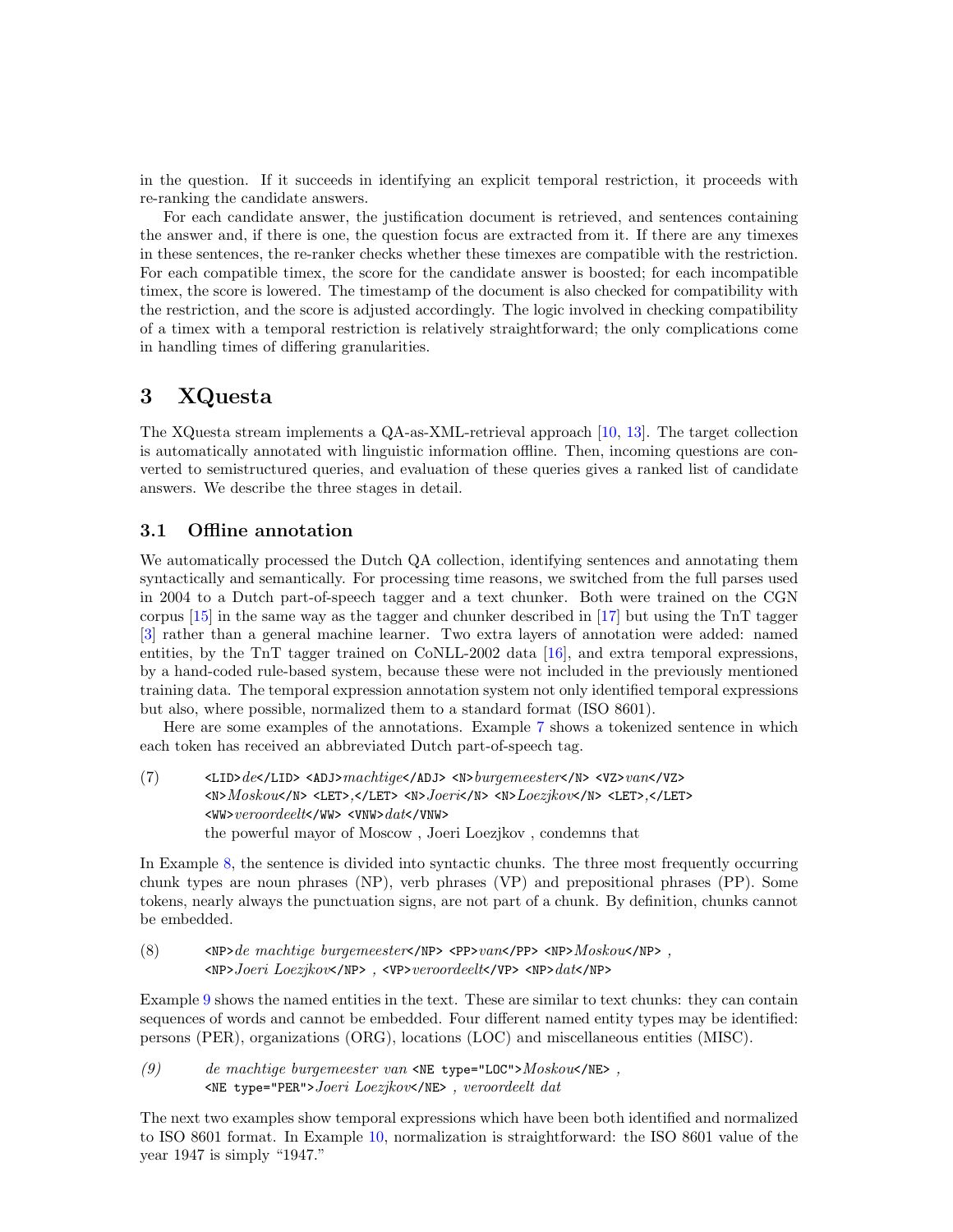<span id="page-5-1"></span>(10) Luc Jouret werd in  $\tau$ TIMEX val="1947">1947 $\lt/$ TIMEX> geboren Luc Jouret was born in 1947

Normalization is more complicated in Example [11;](#page-5-2) in order to determine that *donderdagmorgen* refers to 1994-10-06, the system uses the document timestamp (in this case, 1994-10-08) and some simple heuristics to compute the reference.

<span id="page-5-2"></span>(11) Ekeus verliet Irak <TIMEX val="1994-10-06">donderdagmorgen</TIMEX> Ekeus left Iraq Thursday morning

The four annotation layers of the collection were converted to an XML format and stored in separate XML files, to simplify maintenance. Whenever the XQuesta stream requested a document from the collection, all annotation were automatically merged to a single XML document providing full access to the extracted information. In order to produce well-formed XML mark-up after merging, we used a mix of inline and stand-off (with character offsets to refer to original collection text) annotation schemes.

#### <span id="page-5-0"></span>3.2 Question analysis

The current question analysis module consists of two parts. The first part determines possible question classes, such as LOCATION for the question shown in Example  $(12)$ .

<span id="page-5-3"></span>(12) Q0065: Uit welk land komt Diego Maradona? What country does Diego Maradona come from?

We use 31 different question types, some of which belong to a more general class: for example, DATE\_BIRTH and DATE\_DEATH describe dates of birth and death and are subtypes of the class DATE. The assignment of the classes is based on manually compiled patterns.

The second part of our question analysis module is new. Depending on the predicted question class, an expected answer type is assigned. Our new system design allows us to search for structural and semantic information. The expected answer types describe syntactic, lexical or surface requirements which have to be met by the possible answers. The restrictions are formulated in XPath queries which are used to extract specific information from our preprocessed documents. For instance, possible answers to questions such as Example [\(13\)](#page-5-4) and [\(14\)](#page-5-5) require a named entity as an answer (person and timex, respectively). Besides the named entity information, the answer to the question in Example [\(14\)](#page-5-5) has to start with a number. The corresponding XPath queries are  $NE[\texttt{@type='PER"}]$  and  $TIMEX[\texttt{@val='}/\texttt{d}/]$  respectively.

- <span id="page-5-4"></span>(13) Q0149: Wie is de burgemeester van Moskou in 1994? Who was the mayor of Moskow in 1994?
- <span id="page-5-5"></span>(14) Q0014: Wanneer is Luc Jouret geboren? When was Luc Jouret born?

Table [1](#page-6-2) displays the rules for mapping the question classes to the expected answer types which were manually developed.

#### 3.3 Extracting and ranking answers

As described in Section [3.2,](#page-5-0) incoming questions are automatically mapped to retrieval queries (simply question texts) and XPath expressions corresponding to types of expected answers.

Retrieval queries are used to locate relevant passages in the collection. For retrieval, we use nonoverlapping passages of at least 400 characters starting and ending at paragraph boundaries. Then, the question's XPath queries are evaluated on the top 20 retrieved passages, giving lists of XML elements corresponding to candidate answers. For example, for the question in Example [14](#page-5-5) above, with the generated XPath query "TIMEX[@val= $\gamma \$  \dagger]", the value "1947" is extracted from the annotated text in Example [10.](#page-5-1)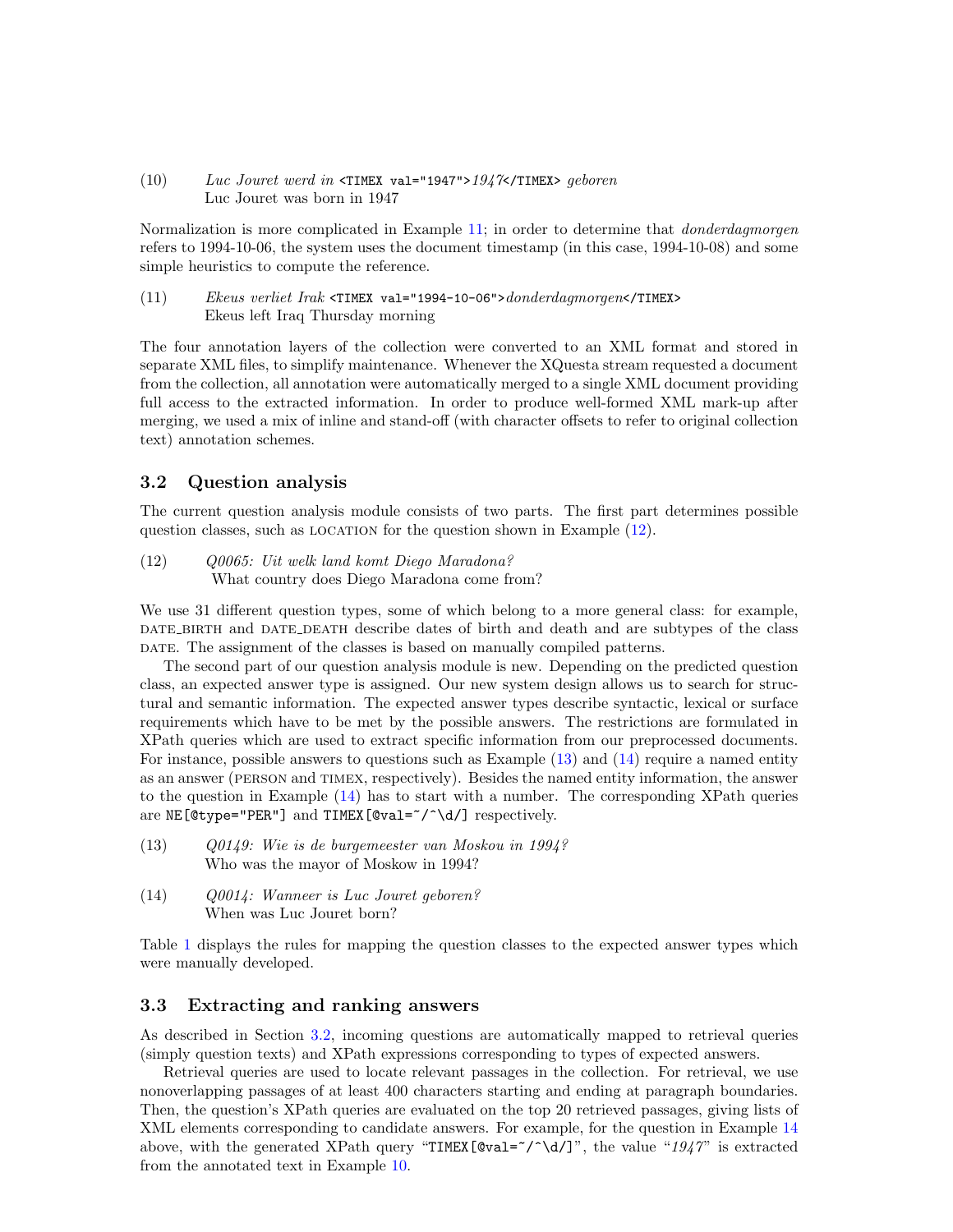| Question class                   | Restrictions on the type of answer   |  |  |
|----------------------------------|--------------------------------------|--|--|
| <b>ABBREVIATION</b>              | word in capital letters              |  |  |
| AGE                              | numeric value, possible word: jarige |  |  |
| CAUSE_REASON                     | sentence                             |  |  |
| CITY_CAPITAL                     | LOC                                  |  |  |
| COLOR.                           | adjective                            |  |  |
| DATE_DEATH, DATE_BIRTH, DATE     | TIMEX, digital number                |  |  |
| DEFINITION_PERSON                | sentence                             |  |  |
| <b>DEFINITION</b>                | noun phrase or sentence              |  |  |
| <b>DISTANCE</b>                  | numeric value                        |  |  |
| <b>DISTINCTION</b>               | noun phrase or a sentence            |  |  |
| <b>EXPANSION</b>                 | MISC or ORG, noun phrase             |  |  |
| <b>HEIGHT</b>                    | numeric value                        |  |  |
| LANGUAGE                         | MISC                                 |  |  |
| <b>LENGTH</b>                    | numeric value                        |  |  |
| <b>LOCATION</b>                  | LOC                                  |  |  |
| <b>MANNER</b>                    | sentence                             |  |  |
| MONETARY_UNIT                    | <b>MISC</b>                          |  |  |
| <b>NAME</b>                      | named entity                         |  |  |
| NUMBER_PEOPLE                    | numeric value, noun phrase           |  |  |
| NUMBER.                          | numeric value                        |  |  |
| ORGANIZATION                     | ORG                                  |  |  |
| <b>PERSON</b>                    | PER.                                 |  |  |
| SCORE, SIZE, SPEED, SUM_OF_MONEY | numeric value                        |  |  |
| SYNONYM NAME                     | PER.                                 |  |  |
| TEMPERATURE, TIME_PERIOD         | numeric value                        |  |  |

<span id="page-6-2"></span>Table 1: Overview of the mapping rules from question classes to answer types

The score of each candidate is calculated as the sum of retrieval scores of all passages containing the candidate. Furthermore, the scores are normalized using web hit counts, producing the final ranked list of XQuesta's answer candidates.

### <span id="page-6-0"></span>4 Runs

We submitted two Dutch monolingual runs. The run uams051nlnl used the full system with all streams and final answer selection. The run uams052nlnl, on top of this, used an additional stream: the XQuesta stream with paraphrased questions. As a simple way of paraphrasing questions, we double-translated questions (from Dutch to English and then back to Dutch) using Systran, an automatic MT system. Question paraphrases were only used for query formulation at the retrieval step; question analysis (identification of question types, expected answer types and corresponding XPath queries) was performed on the original questions. Our idea was to see whether simple paraphrasing of retrieval queries would help to find different relevant passages and lead to more correctly answered questions.

# <span id="page-6-1"></span>5 Results and analysis

Our question classifier assigned a question type to 187 questions. All classified questions also received an expected answer type. Eleven of the unclassified questions are What/Which NP questions, such as Example [15.](#page-6-3) The remaining two unclassified questions are of the form Name an NP.

<span id="page-6-3"></span>(15) Q0024: Welke ziekte kregen veel Amerikaanse soldaten na de Golfoorlog? Which disease did many American soldiers contract after the Gulf War?

Table [2](#page-7-0) lists the assessment counts for the two University of Amsterdam question answering runs for CLEF-2005 monolingual Dutch (NLNL) task. The two runs had 13 different answers, but the assessors evaluated only two pairs differently. We were surprised about the large number of inexact answers. When we examined the inexact answers of the first run, we found that a disproportional number of these were generated for definition questions: 85% (only 30% of the questions ask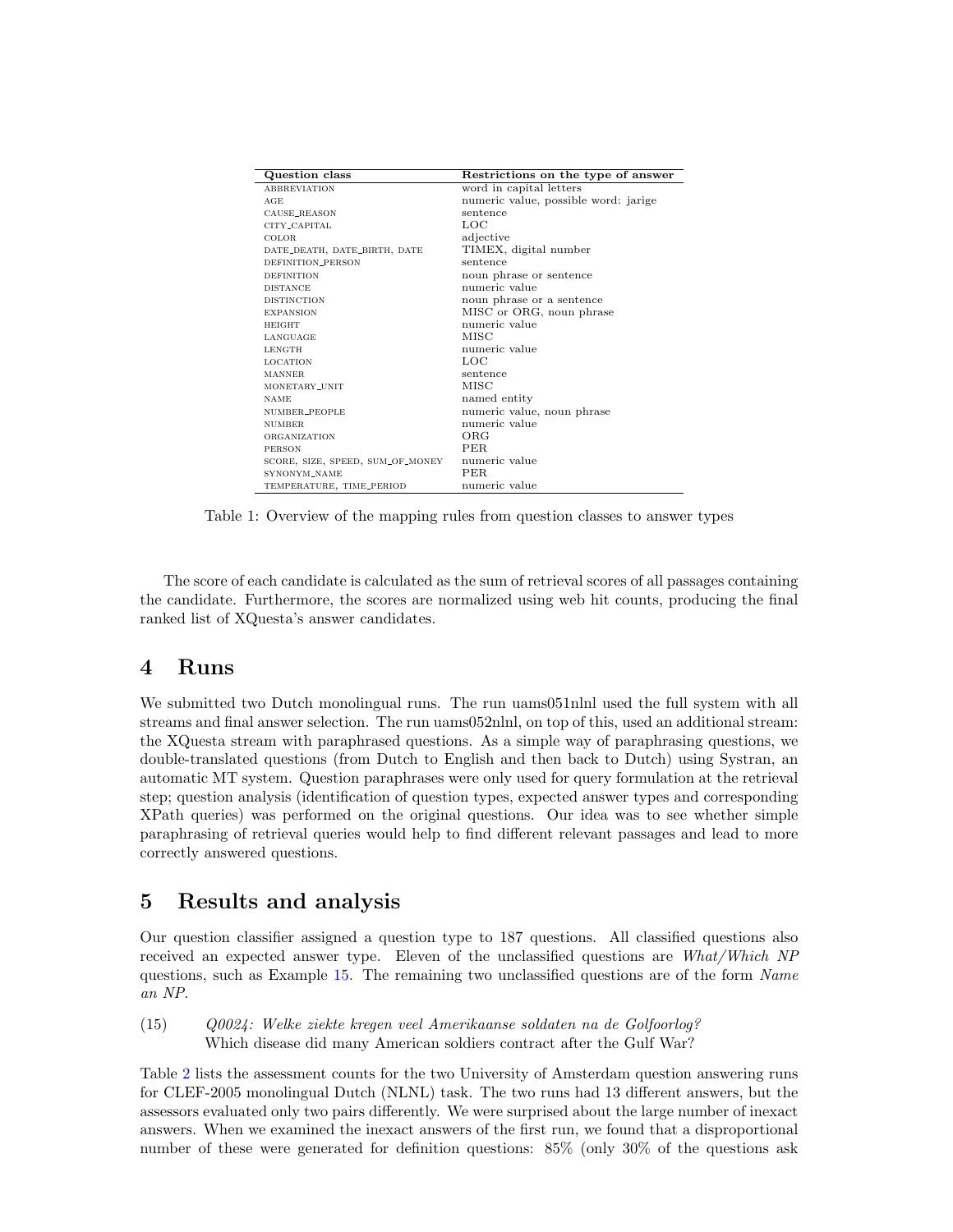| Run                        | Right | Unsupp. Inexact |    | Wrong |
|----------------------------|-------|-----------------|----|-------|
| $\text{uams}051\text{nln}$ | 88    |                 | 28 | 79    |
| uams052nlnl                | 88    |                 | 29 | 78    |

<span id="page-7-0"></span>Table 2: Assessment counts for the 200 answers in the two Amsterdam runs submitted for Dutch monolingual Question Answering (NLNL) in CLEF-2005. Thirteen answers of the two runs were different but only two of these were assessed differently.

for definitions). Almost half of the errors (13 out of 28) were caused by the same information extraction problem: determining where a noun phrase starts. Here is an example:

(16) Q0094: Wat is Eyal?

A: leider van de extreem-rechtse groep

Here the answer *extreme right group* would be correct as an answer to the question What is Eyal?. Unfortunately the system generated the answer leader of the extreme right group. This extraction problem also affected the answers for questions that provided a definition and asked for a name. We expect that this problem can be solved by a check of the semantic class of the question focus word and head noun of the answer, both in the answer extraction process and in answer postprocessing. Such a check would also have prevented seven of the 15 other incorrect answers of this group.

When we examined the assessments of the answers to the three different question types, we noticed that the proportion of correct answers was the same for definition questions (45%) and factoid questions (47%) but that temporally restricted questions seemed to cause problems (27% correct). Of the 18 incorrect answers in the latter group, four involved an answer which would have been correct in another time period (questions Q0078, Q0084, Q0092 and Q0195). If these questions had been answered correctly, the score for this category would have raised to an acceptable 46% (including the incorrectly assessed answer to question Q0149).

The temporal re-ranking module described in Section [2](#page-1-0) did make a positive contribution, however. For the following two temporally restricted questions:

- (17) Q0007: Welke voetballer ontving "De Gouden Bal" in 1995? Which footballer won the European Footballer of the Year award in 1995?
- (18) Q0159: Wie won de Nobelprijs voor medicijnen in 1994? Who won the Nobel Prize for medicine in 1994?

the highest ranking candidate answer before the temporal re-ranking module was applied was incorrect (Ruud Gullit and Martin Luther King), but the application of the temporal re-ranking module boosted the correct answer (Weah and Martin Rodbell) to the top position. Additionally, the temporal re-ranking module never demoted a correct answer from the top position.

The answers to the temporally restricted questions also indicate the overall problems of the system. Of the remaining 14 incorrect answers, only five were of the expected answer category while nine were of a different category. In the 62 answers of factoid and definition questions which were judged to be wrong, the majority (58%) had an incorrect answer class. An extra answer postprocessing filter which compares the semantic category of the answer and the one expected by the question would prevent such mismatches.

Our system produced five answers which were judged to be unsupported. One of these was wrong and another was right. A third answer was probably combined from different answers and a link to a document containing a part rather than the whole answer was kept. The remaining two errors were probably also caused by a document link which should not have been kept but the reason for this is unknown.

This error analysis suggests three ways to improve our QA system. First, we should work on definition extraction so that both questions asking for definitions and questions requiring the resolution of definitions can be answered in a better way. Second, we should examine inheritance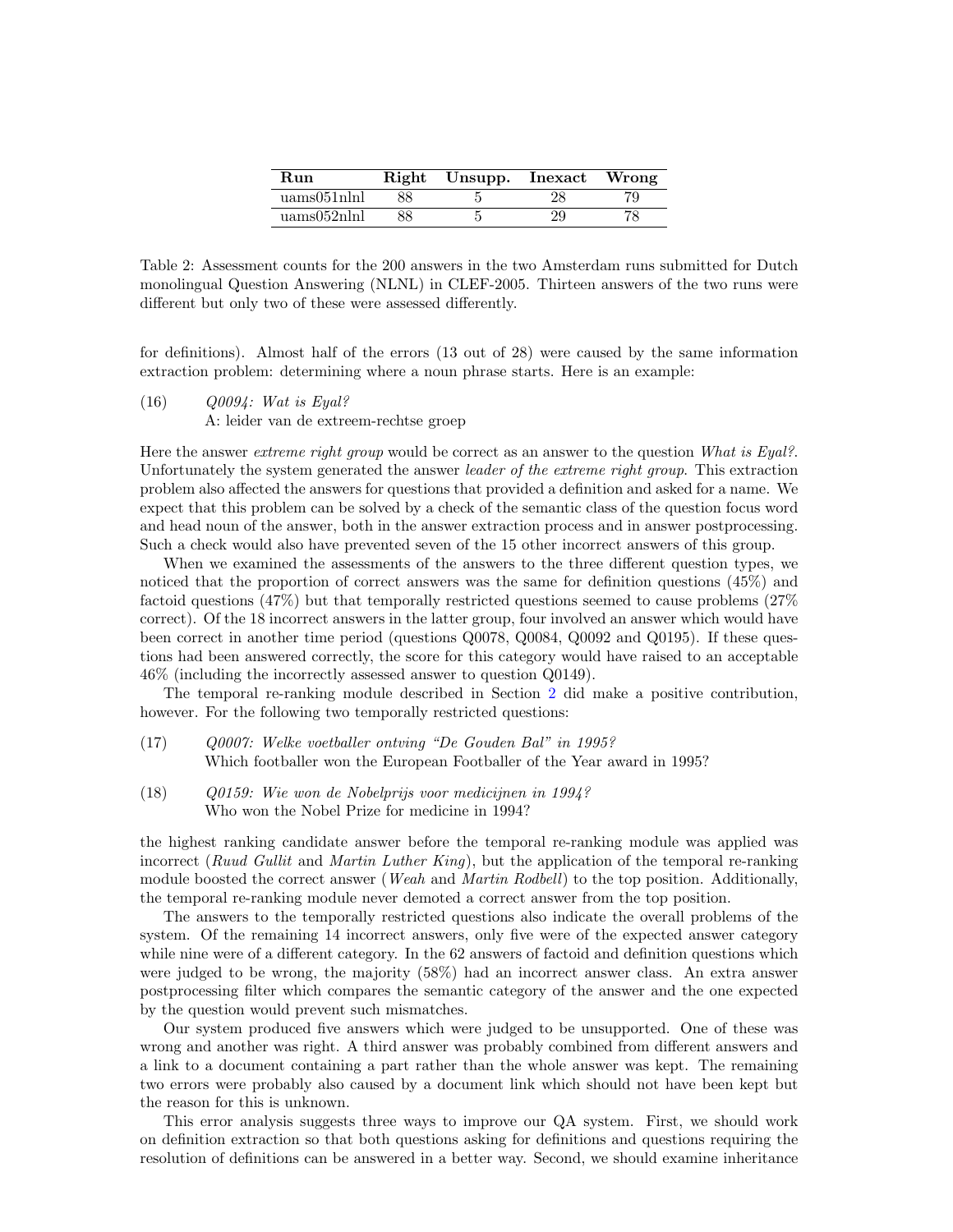of document links in the answer tiling process to make sure that the associated module does not cause unnecessary unsupported answers. And third, and most importantly, we should improve answer filtering to make sure that the semantic class of the generated answer corresponds with the class required by the question.

### <span id="page-8-2"></span>6 Conclusions

The bulk of our efforts for the 2005 edition of the QA@CLEF track was aimed at implementing a "pure" QA-as-XML-retrieval stream, as part of our multi-stream question answering architecture; here, the target collection is automatically annotated with linguistic information at indexing time, incoming questions are converted to semistructured queries, and evaluation of these queries gives a ranked list of candidate answers. The overall system provides wrong answers for less than 40% of the questions. Our ongoing work is aimed at addressing the main sources of error discovered: definition extraction, inheritance of document links in answer tiling, and semantically informed answer filtering.

# Acknowledgments

This research was supported by various grants from the Netherlands Organization for Scientific Research (NWO). Valentin Jijkoun, Karin Müller, and Maarten de Rijke were supported under project number 220-80-001. Erik Tjong Kim Sang and Maarten de Rijke were supported under project number 264-70-050. David Ahn and Maarten de Rijke were supported under project number 612.066.302. In addition, Maarten de Rijke was also supported by grants from NWO, under project numbers 017.001.190, 365-20-005, 612-13-001, 612.000.106, 612.000.207, and 612.069.006.

### References

- <span id="page-8-0"></span>[1] D. Ahn, V. Jijkoun, G. Mishne, K. Müller, M. de Rijke, and S. Schlobach. Using wikipedia at the trec qa track. In E. Voorhees and L. Buckland, editors, The Thirteenth Text Retrieval Conference (TREC 2004), Gaithersburg, Maryland, 2005.
- <span id="page-8-1"></span>[2] D. Ahn, V. Jijkoun, K. M¨uller, M. de Rijke, S. Schlobach, and G. Mishne. Making stone soup: Evaluating a recall-oriented multi-stream question answering stream for dutch. In C. Peters, P. Clough, G. Jones, J. Gonzalo, M. Kluck, and B. Magnini, editors, Multilingual Information Access for Text, Speech and Images: Results of the Fifth CLEF Evaluation Campaign, LNCS 3491. Springer Verlag, 2005.
- <span id="page-8-7"></span>[3] T. Brants. TnT – A Statistical Part-Of-Speech tagger. Saarland University, 2000.
- <span id="page-8-3"></span>[4] E. Brill, S. Dumais, and M. Banko. An analysis of the AskMSR question-answering system. In Proc. Empirical Methods in Natural Language Processing (EMNLP 2002), pages 257–264, 2002.
- <span id="page-8-5"></span>[5] S. Dumais, M. Banko, E. Brill, J. Lin, and A. Ng. Web question answering: Is more always better? In P. Bennett, S. Dumais, and E. Horvitz, editors, Proceedings of SIGIR'02, pages 291–298, 2002.
- <span id="page-8-6"></span>[6] V. Jijkoun and M. de Rijke. Answer Selection in a Multi-Stream Open Domain Question Answering System. In S. McDonald and J. Tait, editors, Proceedings 26th European Conference on Information Retrieval (ECIR'04),, volume 2997 of LNCS, pages 99–111. Springer, 2004.
- <span id="page-8-4"></span>[7] V. Jijkoun, G. Mishne, and M. de Rijke. Preprocessing Documents to Answer Dutch Questions. In Proceedings of the 15th Belgian-Dutch Conference on Artificial In telligence  $(BNAIC'03)$ , 2003.